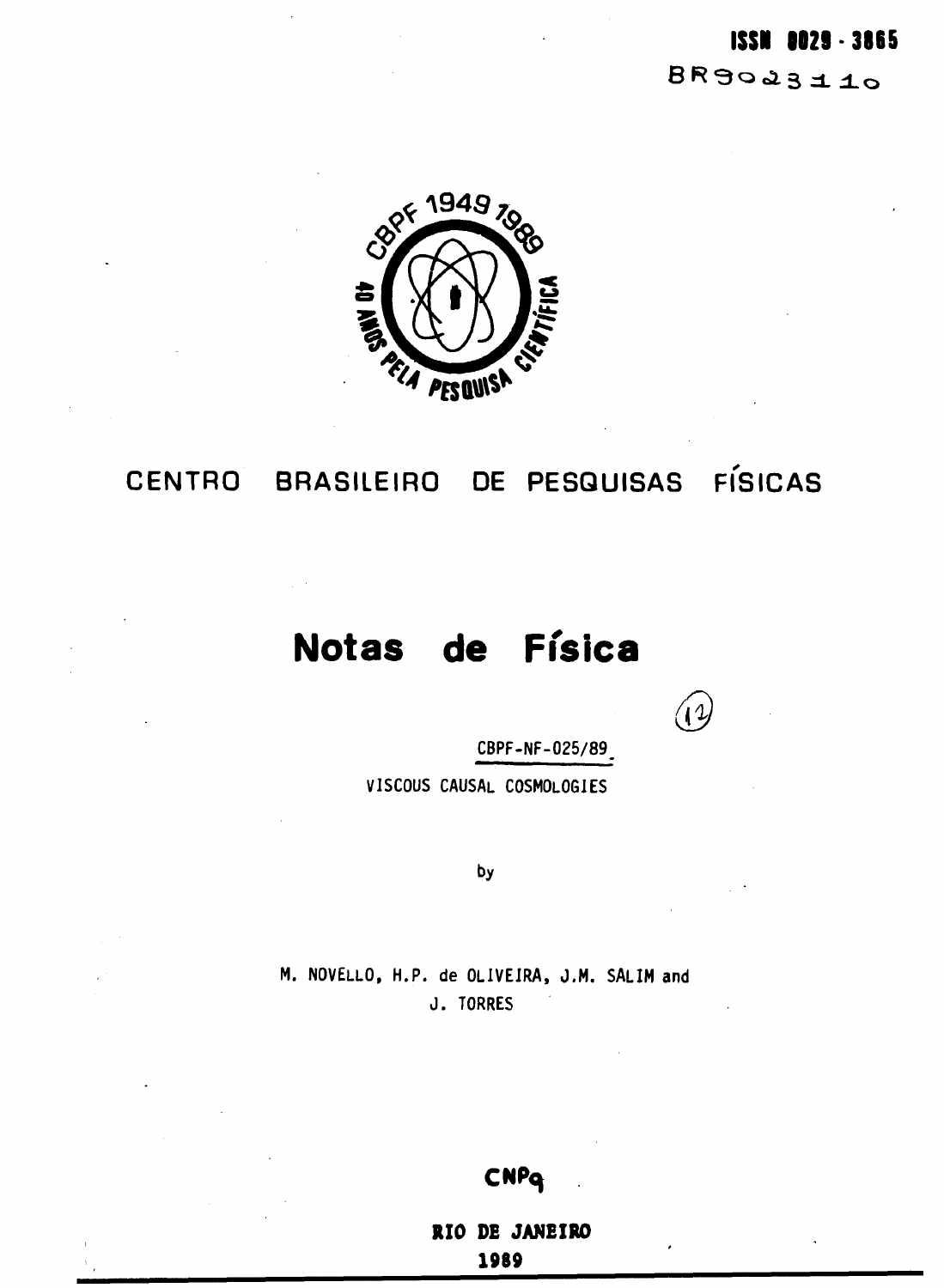NOTAS DE FÍSICA é uma pré-publicação de trabalho **original em Física**

**NOTAS DE FÍSICA is a preprint of original works un published in Physics**

Pedidos de cópias desta publicação devem ser envia **dos aos autores ou à:**

**Requests for copies of these reports should be addressed to:**

> **Centro Brasileiro de Pesquisas Físicas Xrea de Publicações Rua Dr. Xavier Sigaud, 150 - 49 andar 22.290 - Rio de Janeiro, RJ BRASIL**

> > $\bullet$

 $\mathbf{r}$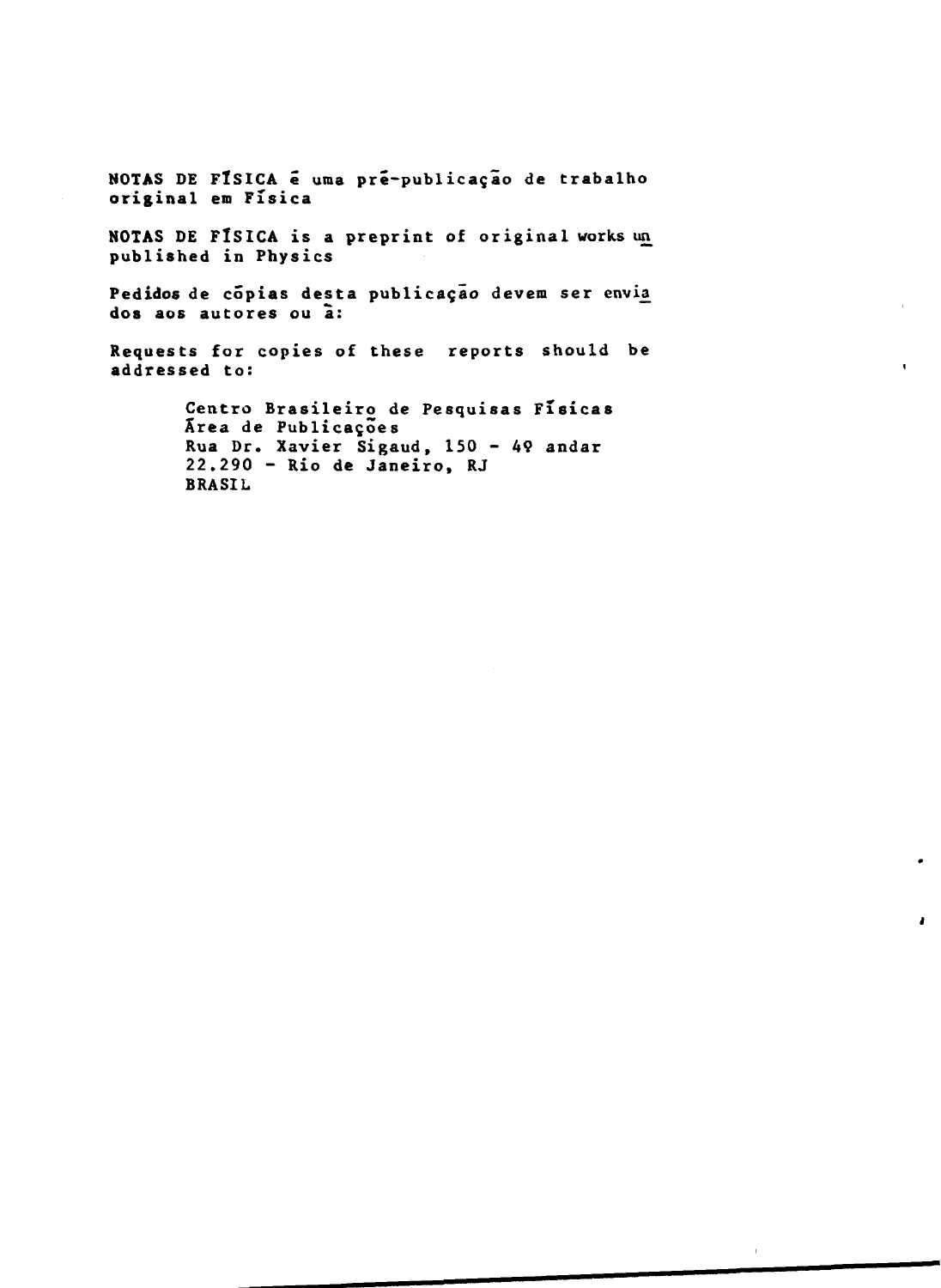## **CBPF-NF-025/89**

## **VISCOUS CAUSAL COSMOLOGIES**

## **by**

## **M. NOVELLO, H.P. de OLIVEIRA\* J.M.SALIM and J. TORRES**

**entro Brasileir o de Pesquisas Física s - CBPF/CNPq tua Dr. Xavie r Sigaud, 150 ?2290 - Rio de Janeiro , RJ - Brasi l**

والمسترق

**•institut o de Físic a diversidade do Estado do Rio de Janeiro :0550 - Rio de Janeiro , RJ \* Brasi l**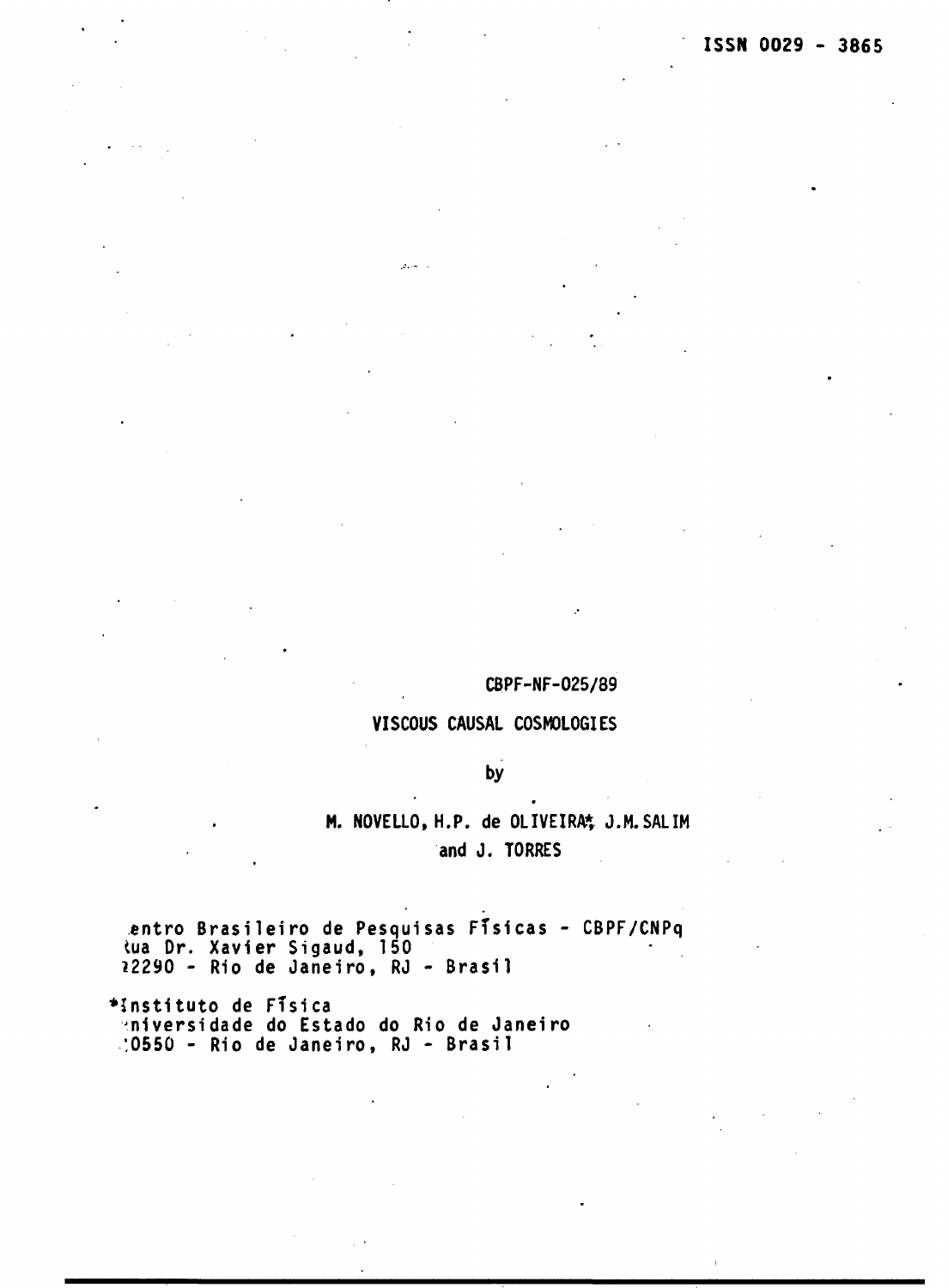#### **ABSTRACT**

**We examine a set of spatially homogeneous and isotropic cosmological geometries generated by a class of non-perfect fluids. The irreversibility of this system is studied in the context of causal thermodynamics which provides a useful mechanism to conform to the non-violation of the causal principle.**

**Key-words: Cosmology; Causal Thermodynamics,**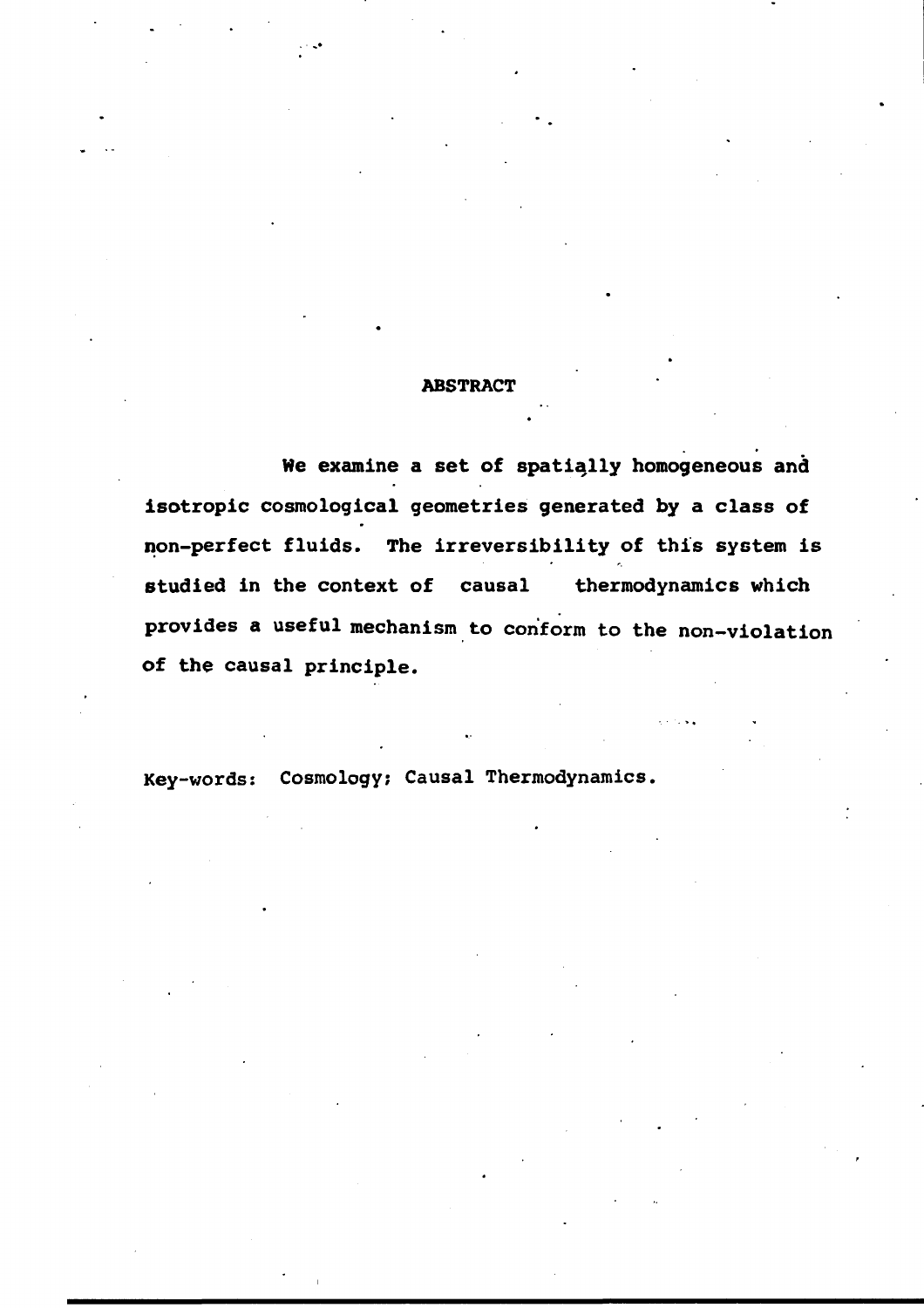#### **1 - INTRODUCTION**

**One of the main outstanding problems in cosmology is the so called singularity problem.• The standard Big-Bang model proposes that the universe evolved from an explosive origin, which is supposed to be happened a few billion of years ago. Although such model acquired a character of uniqueness in our decade, there has been an increasing number of multiple tentatives to overcome this unpleasant situation, because as physicists, it is a very hard work to deal with such uncomprehensible hypothesis as a common origin of everything in our very near past1 1 '.**

**- 1 -**

**Here, we. are interested only on two particular examples of** alternative non-singular solutions: one, due to Murphy<sup>[2]</sup> and another due to two of us (Salim & Oliveira)<sup>[3]</sup>. Although both **these solutions do indeed lead to the avoidance of singularity** (at least in a finite distance from us), the individual behavior **of each of these solutions is quite distinct. One of them (M)** is highly unstably, as it has been proved by Belinsky et al<sup>[4]</sup>; **and the other (SO) is stable in a sense which will be precised later on. Both solution share another common property: they describe geometries whose sources are non-perfect fluids. In the last decade the interest on'the study of gravitational processes envolving non-perfect fluids has growing considerably. Besides the property to make possible to avoid cosmical singularity there are other complementary reasons for that. Just to quote some few: the description of the interaction of fields of different types with gravity, identified with some**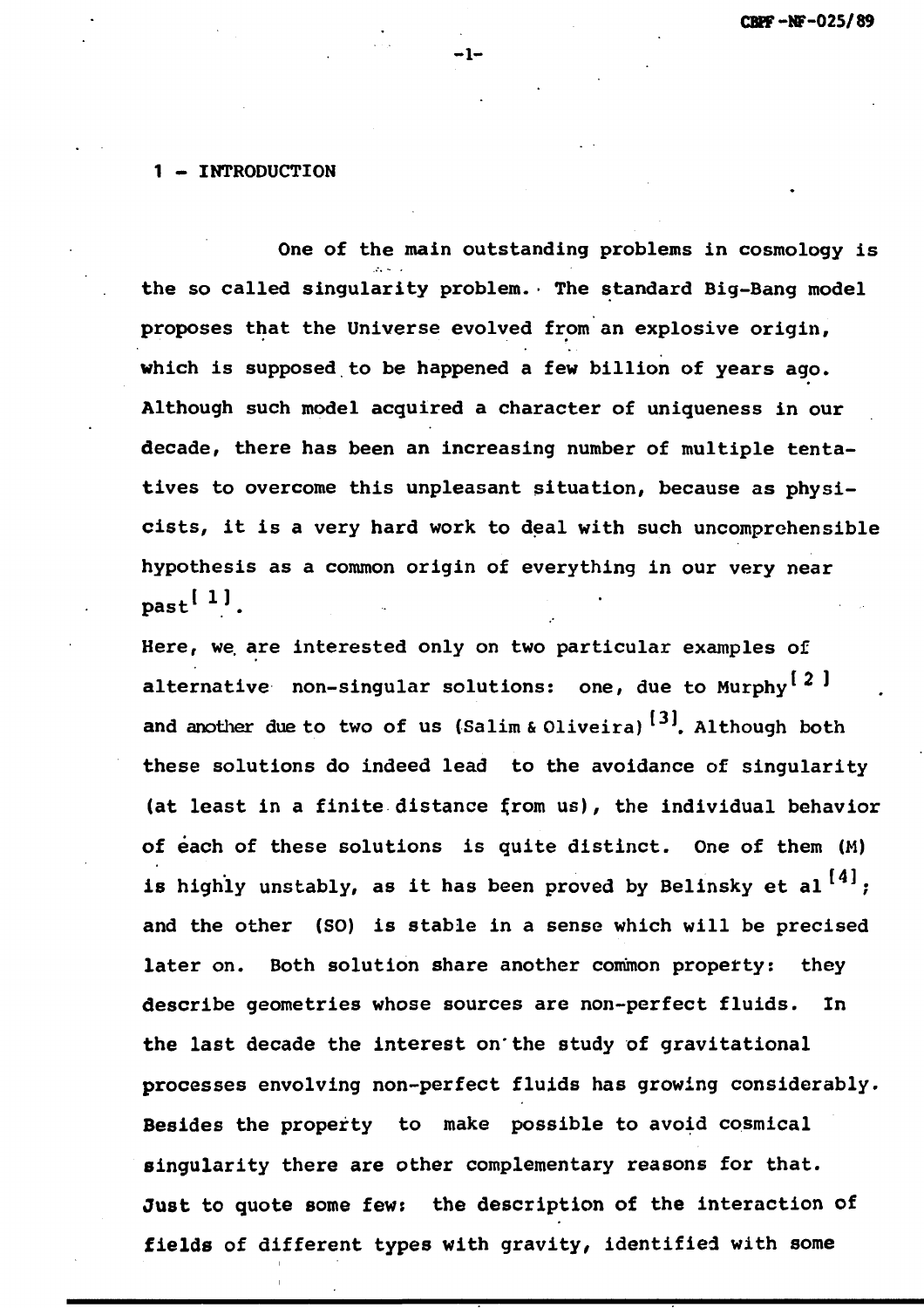e. r A s<sup>t</sup> Í •f

**exhotic fluids; the gravitational consequences for systems off thermodynainical equilibrium; and so on.**

**The work of Belinsky et al was considered one of the main reasons to believe the ineficiency of non-perfect fluids in the avoidance of the cosmical singularity. Indeed, these authours showed that Murphy's solution is not.stable under anisotropic perturbations. Once the Universe enter in this stage it decays almost promptly into a singular solution, which conduct us back to the original question. However, this is not the case, in (SO) solution. The reason for such distinct behavior is the use of causal thermodynamics, as we will see.** 5

Before showing this, let us exhibit the framework r **•• . Before showing this, let us exhibit the framework**

**2 - NON-EQUILIBRIUM THERMODYNAMICS**

**which we want to work here.**

**Although a complete theory of systems far from equilibrium interacting gravitationally is not yet available, there are some general schemes proposed to describe this situation and which can be accepted with a reasonable degree of confidence.**

**Classical non-equilibrium thermodynamics needs (besides the standard variables that characterize the.evolution of a general field) - the introduction of a four-vector current S^ which is assumed to be a smooth well-behaved function of the universal variables that characterizes the fluid, e.g.,**

**-2-**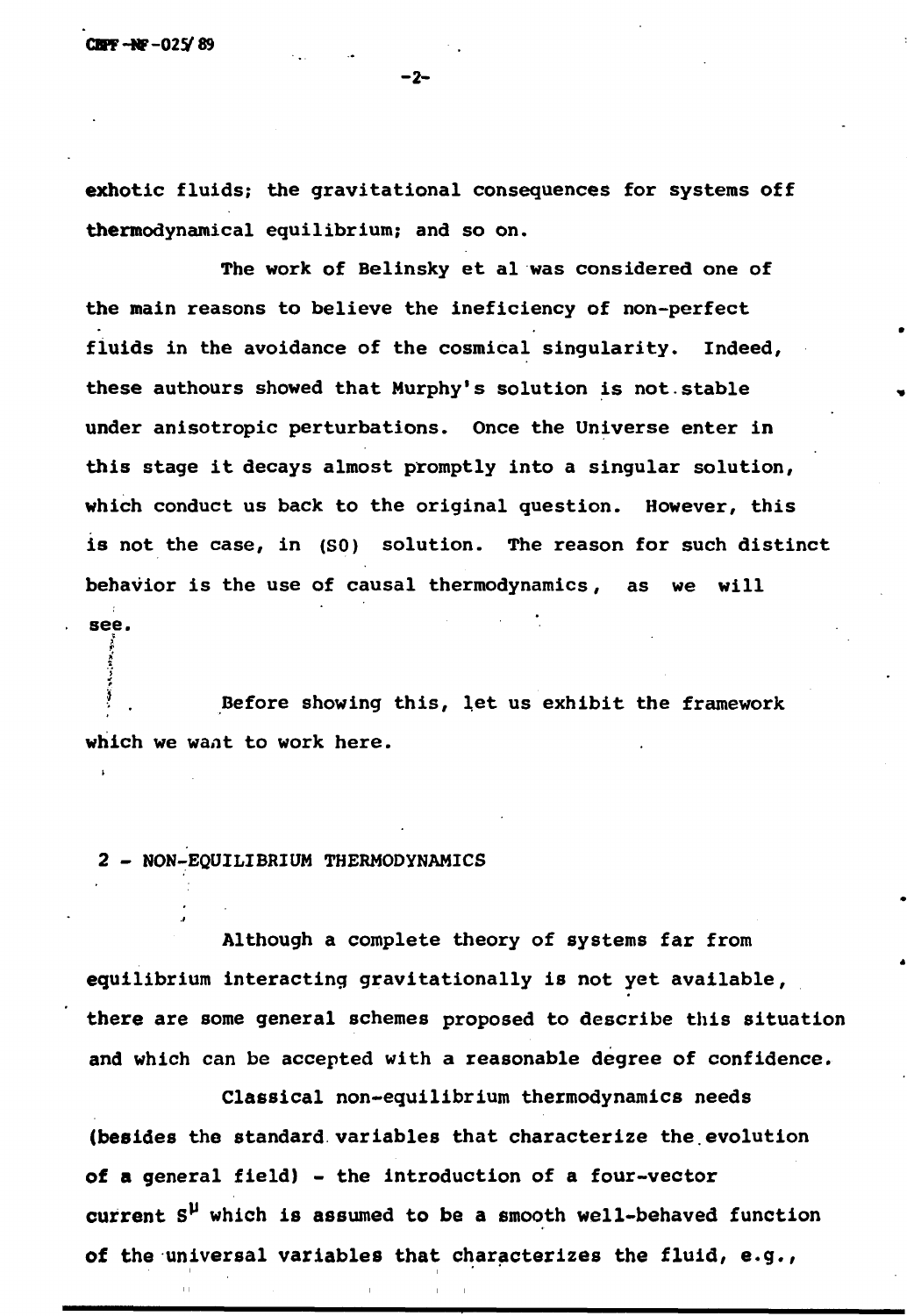the stress-energy tensor  $T_{UV}$  and the four vector  $N^{\mu}$  which **represents the current of particles. We write**

$$
s^{\mu} = s^{\mu} (T_{\alpha\beta}, N_1). \qquad (1)
$$

**Let us represent by E the total amount of production of entropy. Then, the fundamental principle of.thermodynamics implies that E is a non-negative quantity. Besides, by the** same token,  $\Sigma$  must depend on the same set of variables,  $\Sigma = \Sigma(T_{\alpha\alpha},N_1)$ . **Otp A** This is nothing **This is nothing but the almost direct transposition of the postulate of the continuity equation from thermostatics to** thermodynamics. **thermodynamics.**

From the current of particles  $N^{\mu}$  and of entropy  $S^{\mu}$ **I i we construct the quantity**

**í**

$$
s = \frac{1}{n^2} N^{\mu} S_{\mu}
$$
 (2)

**which defines the specific entropy per particle. In this formula the quantity n is the inverse of the specific volume**  $\frac{1}{n}$ **.** If the system is in an equilibrium state we can set  $N^{\mu}$  =  $nv^{\mu}$ .t **and**  $\int \mu v - \mu v \mu' v$  **. Fully the which**  $\int \mu v - \mu v \mu' v$  **is the projector** in the 3 dimensional rest space of  $v^{\mu}$ . The specific entropy  $s = s(\epsilon, v)$  is obtained as a solution of the Gibbs-Duhem equation. **Note that we have introduced the internal energy per particle through the standard definition**  $\epsilon = \frac{1}{n} - m$ **<sub>0</sub>, and**  $m$ **<sub>0</sub> is the re mass of the constituents of the fluid. The states thus defined constitutes a linear space E of finite dimension parametrized by the five quantities**  $\alpha = \frac{\mu}{T}$  **and**  $\beta^{\mu} = \frac{1}{T} V^{\mu}$ **, in which v is the relativistic chemical potential and T is the**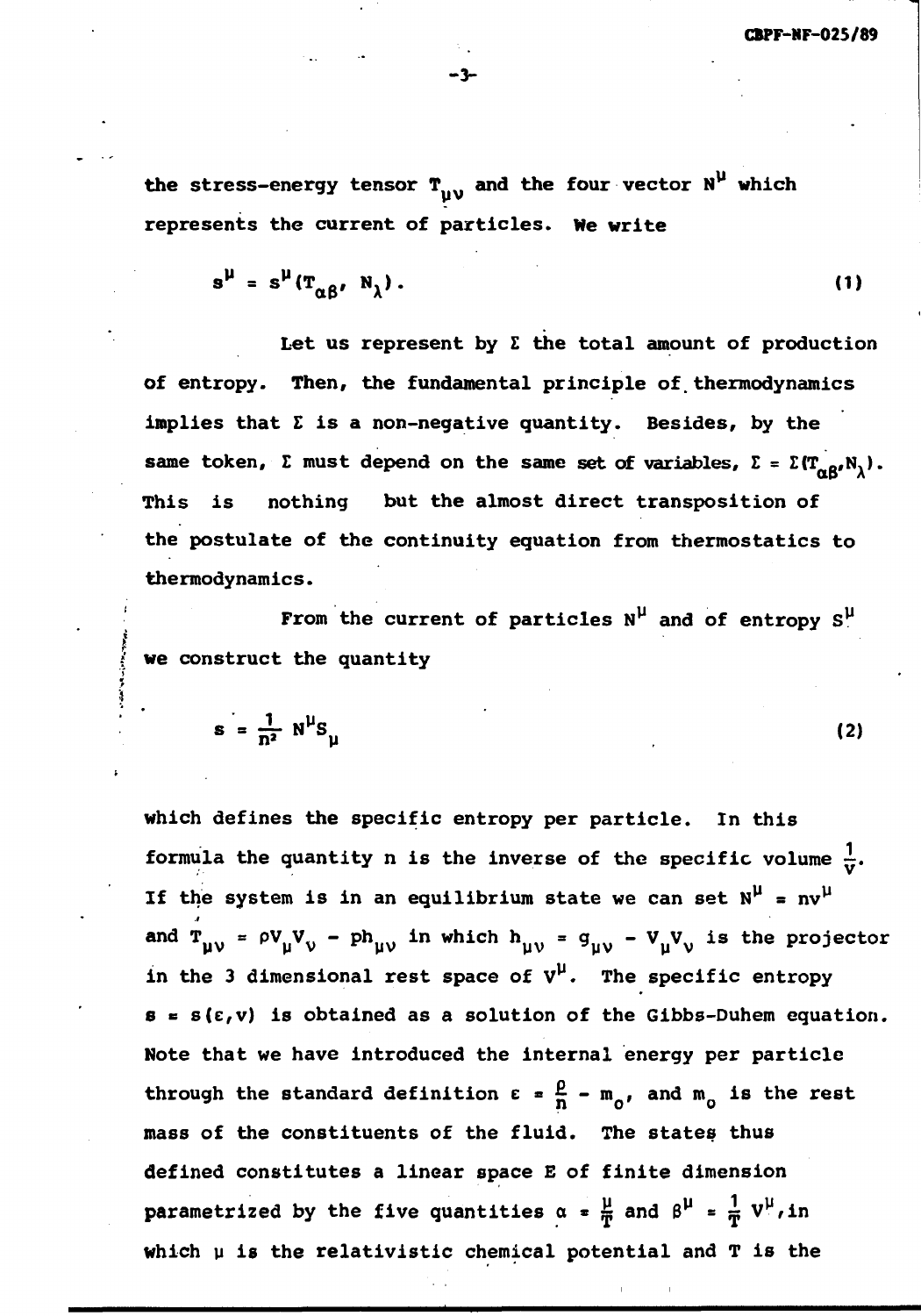**teaperature.**

**In order to deal with dissipative processes we must extend such standard formalism by introducing some new dissipative variables. In this paper we restrict our considerations to the case in which any direct gravitational influence can be neglected. Besides this, we will take for grant that the dissipation phenomena occurs in such scale that allow us to neglect the average value of the curvature of space-time, that** is  ${}<$  **R**<sub> $n$ </sub> $_{\alpha}$ <sub>1</sub>, $>$  = 0; and neglect, furthermore, any heat flux  $q^{\mu}$  and anisotropic pressure  $\pi$ <sup>pv</sup>. (Let us stress here that such **simplification is not dictated by any thermodynamical property but it is due only to our actual purpose here to work in spatially homogeneous and isotropic cosmological models.) Thus, within such simplified hypothesis there is no room for q<sup>v</sup> and w <sup>w</sup> to appear in our present analysis.**

**-4-**

**• He can then set**

$$
\mathbf{T}_{\mu\nu} = \rho \mathbf{V}_{\mu} \mathbf{V}_{\nu} - (\mathbf{p}_{\mathbf{t}h} + \pi) \mathbf{h}_{\mu\nu}
$$
 (3)

in which  $p_{+h}$  is the thermodynamical pressure and  $\pi$  represents **the isotropic viscous pressure. From the conservation of T we obtain**

 $\dot{\rho}$  + ( $\rho$  +  $p_{th}$  +  $\pi$ )  $\theta$  = 0.

**The specific entropy s depends, in the general case,** on the internal energy  $\varepsilon$ , on the specific volume  $v$  and on  $\pi$ :

 $B = B(E, V, T)$ .

**The Gibbs-Duhem generalized relation provides the**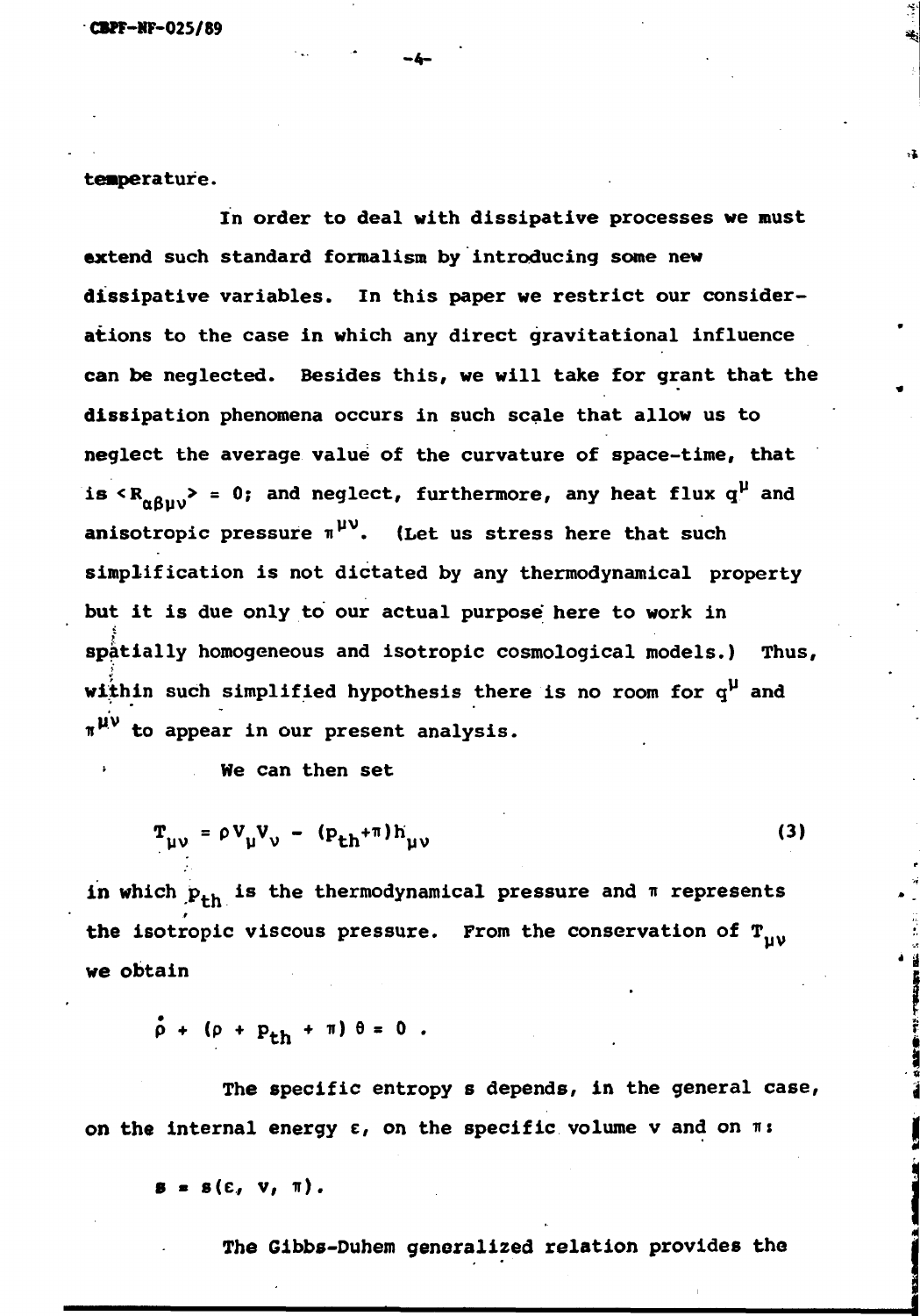**evolution of s. We adopt the standard equations of state and set**

$$
\frac{\partial s}{\partial \epsilon} = \frac{1}{T}
$$
  

$$
\frac{\partial s}{\partial v} = \frac{P_{th}}{T}
$$
  

$$
\frac{\partial s}{\partial \pi} = \frac{\alpha}{T} \pi
$$

**The parameter a, which is a function of e and v is related to the relaxation time of the dissipative processes. The quantities T and p are straightforward generalizations of the corresponding variables in the equilibrium. The Gibbs-Duhem equation yiedls**

$$
\mathbf{T}\dot{\mathbf{s}} = \dot{\mathbf{\epsilon}} + \mathbf{p}_{\mathbf{t}} \mathbf{v} + \dot{\mathbf{\alpha}} \mathbf{v} \quad \mathbf{n}\dot{\mathbf{n}} \tag{4}
$$

**The phenomenological law which describes the evolution of the dissipative variable is obtained using the equation of balance of the entropy**

$$
s^{\mu}_{;\mu} = n\dot{s} + 1^{\mu}_{;\mu} = \sum 2 \ 0 \ . \tag{5}
$$

**in which I<sup>v</sup> is the flux of entropy.**

**We now move to the post-linear approximation and** make the standard hypothesis that the flux I<sub>u</sub> depends on the **same set of variables which guide the evolution of s. This has** the direct consequence that the expansion of  $I^{\mu}$  becomes **proportional to the heat flux, yielding in the present case that l <sup>v</sup> vanishes. Using (4) and (5) and the form of I as being given by:**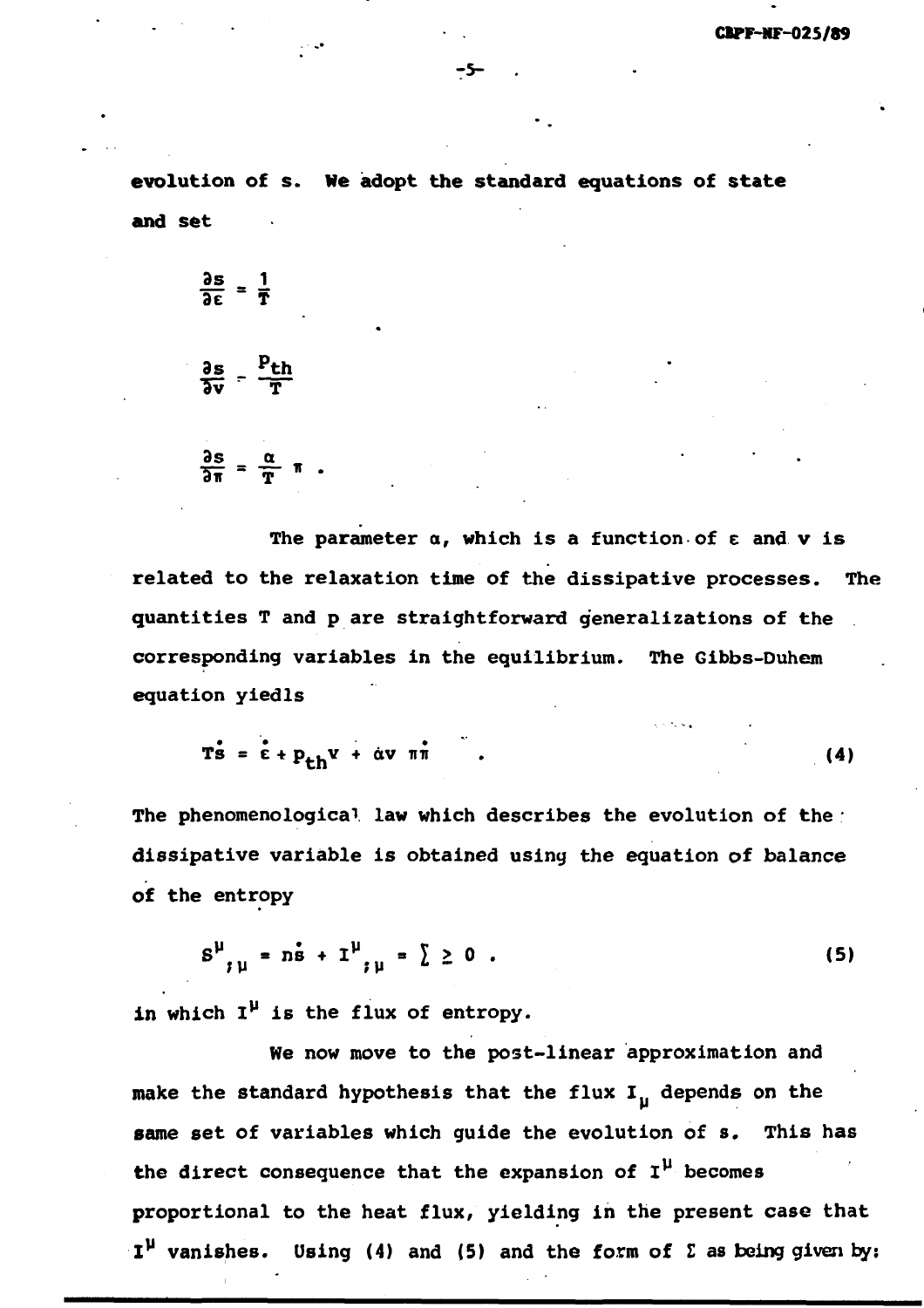$$
\sum_{i=1}^{n} \frac{1}{n} (\alpha \dot{x} - \theta) x
$$

**«re obtain for the expansion,up to first order,**

$$
\alpha \bar{n} = M_{(1)} \bar{n} + \theta \tag{7}
$$

**(6)**

**The Newtonian limit of this theory implies then that the parameter M( 1 <sup>J</sup> is given by**

 $-**or**$ 

$$
M_{(1)} = \frac{1}{\chi T} \geq 0,
$$

**in which x<sup>i</sup> <sup>s</sup> ^ e bulk viscosity coefficient.**

We have thus achieved our goal in the form of the **equation (7). Let us now apply this formalism into the cosmical scenario.**

#### **3 - THE COSMIC VISCOUS FLUID**

**' We will take the geometry as being given by a spatially homogeneous and isotropic Universe:**

$$
ds^{2} = dt^{2} - R^{2} (t) (dx^{2} - dy^{2} + dz^{2}) . \qquad (8)
$$

**We have chosen to work in flat (euclidean) space section to simplify our presentation here. For the fluid velocity**  $V^{\mu} = \delta^{\mu}$  in the gaussian system of coordinates (8), all **kinematical parameters vanish identically except the expansion 6 R factor** H =  $\frac{9}{3}$  =  $\frac{R}{R}$ . Then if (8) is to be a solution **Einstein's equations of General Relativity, it follows**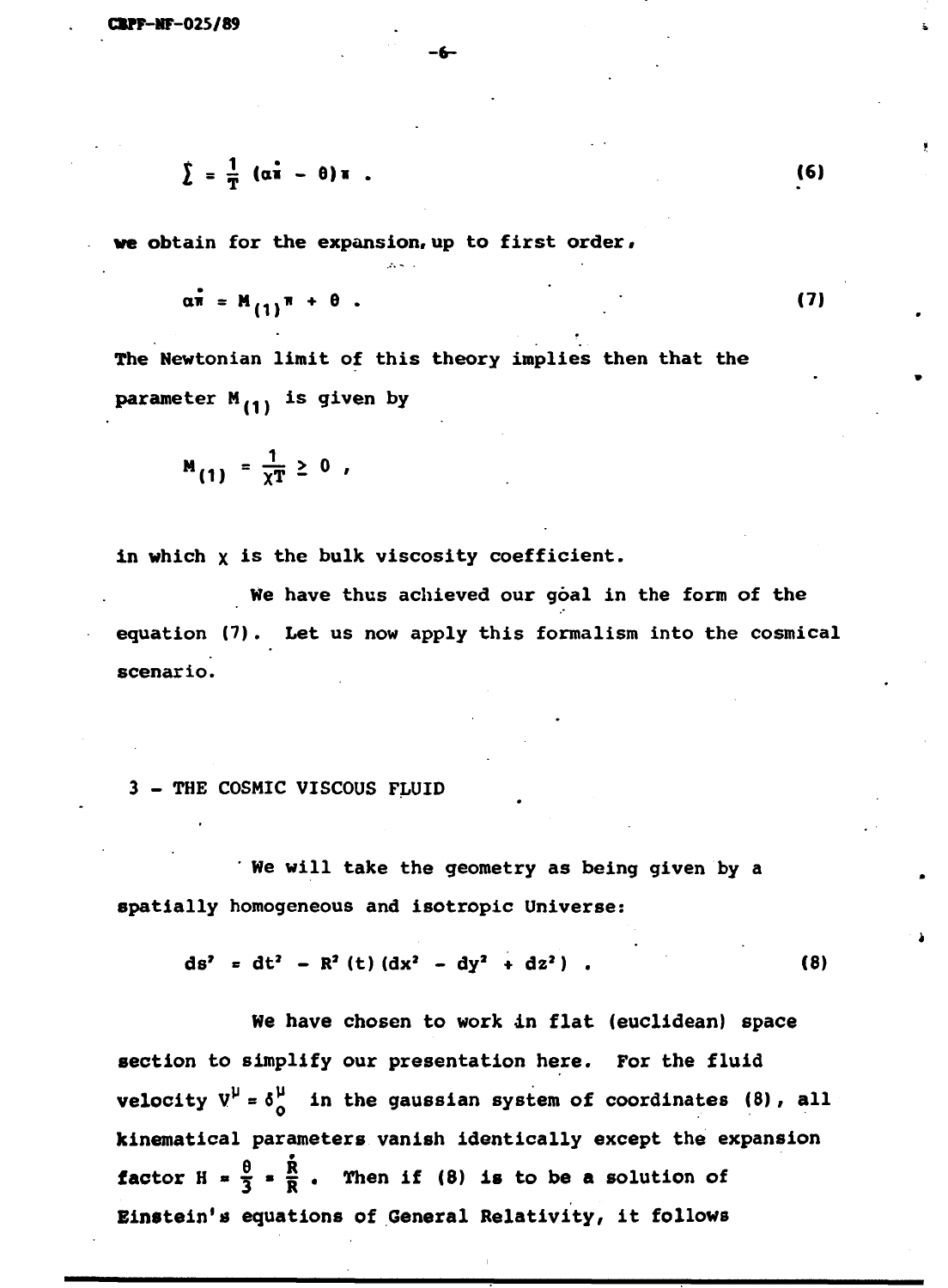**naturally that the heat flux and the anisotropic pressure mist vanish. Then**

**- 7 -**

$$
\mathbf{T}_{\mu\nu} = \rho \mathbf{V}_{\mu} \mathbf{V}_{\nu} - (\mathbf{p}_{\mathrm{th}} + \pi) \mathbf{h}_{\mu\nu} .
$$

**The viscous pressure must satisfy the causal requirement**

$$
\pi_{0} + \pi = -3 \xi H \tag{9}
$$

**The remaining set of Einstein<sup>1</sup>s equations are**

$$
\rho = 3H^2 - \Lambda \tag{10.a}
$$

$$
\pi + \lambda \rho = -2\dot{H} - 3H^2 + \Lambda \qquad (10.b)
$$

**I** in which  $p_{th} = \lambda \rho$ . It seems worth to remark that contrary to the case of the standard model (in which entropy is conserved throughout the whole history of the Universe) or like in some **throughout the whole history of the Universe) or like in some although entropy is not a constant, there is not an evolutionary** another dynamical variable **m** governed by equation (9) giving **another dynamical variable IT governed by equation (9) giving** origin to a coherent causal scheme.

Instead of looking for special solutions of this set (9, 10) of equations we decided to examine the whole set of the integral curves. This is possible due to the fact that (10) is presented as an autonomous planar system of differencial equations in the variables  $\pi$  and H that defines the phase **equations in the variables n and H that defines the phase**

> **We have We have**

 $H = P(H, \pi) = -\frac{3}{2}(1 + \lambda)H^2 - \frac{\pi}{2} + \frac{1 + \lambda}{2} \Lambda$  (11.a)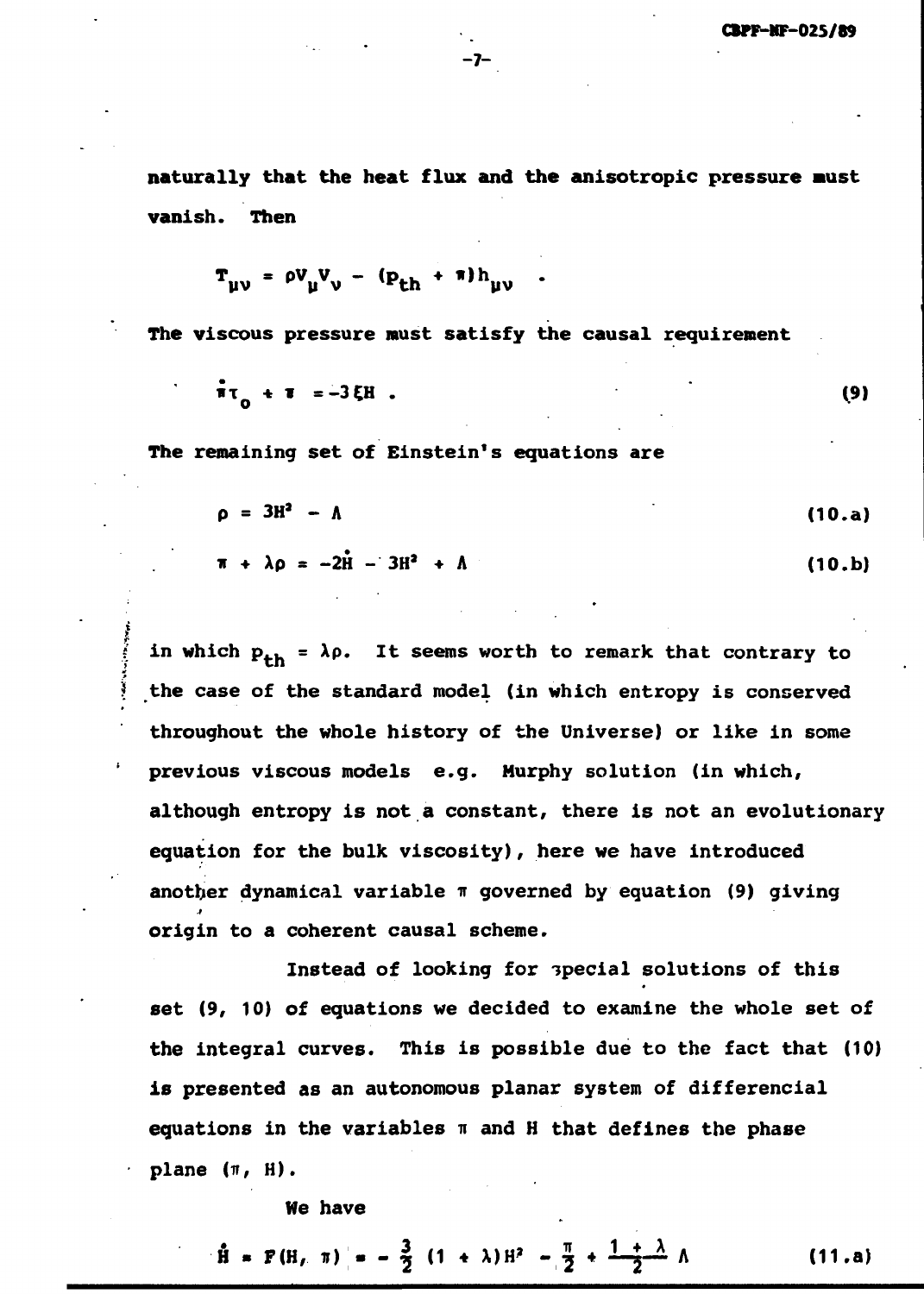$$
\hat{\mathbf{i}} = G(H, \mathbf{1}) = -\frac{1}{\tau_0} - \frac{3\xi}{\tau_0} H,
$$
 (11.b)

**and** eq. (10.a) is the equation of definition of p.

**-8-**

The existence of finite singular points (that is, the points  $(H_0, H_0)$  in the phase plane in which the functions F and 6 vanish simultaneous) depend on the value of the cosmological constant A. As we will see later on, the topological structure of the integral curves in the neighborhood of these singular points depends on A too. However, the behaviour at infinite is independent of A. Just for simplicity we restrict our considerations here to the case in which  $\xi$  and  $\tau$  are constants. We set  $\xi = \frac{2}{3} \alpha = \text{constant}$ . For  $\Lambda < -\frac{\alpha^2}{3(1+\lambda)^2}$  there is no singular point in the finite region. Beyond this value, two distinct singular points appear (see fig. 1). Let us make some comments on the general behaviour of the integral curves in the  $\frac{1}{2}$ comments on the general behaviour of the integral curves in the integral curves in the integral curves in the integral curves in the integral curves in the integral curves in the integral curves in the integral c phase plane.

phase plane. In the case of  $A \times \frac{1}{3(1+\lambda)^2}$  the non existence  $\lambda$ singular points makes the configuration in the phase plane to be given as in fig. 2. A solution which starts at the singularity, in point À, ends at the antipodal singularity A', can have two typical behaviour. Cither it rests during all its history wiht positive viscosity  $(T > 0)$  or it enters a region which changes the sign of n. In this second case it can attain very high values of (negative) n corresponding to very small values of the expansion before the entrance in the same regime as in the first case near A'.

The configurations depicted in the graphs are almost self evident. To exemplify, let us just make some comments on fig. 3 in case  $\Lambda = 0$  and fig. 4 for  $\Lambda > 0$ . There is almost no particular distinction between the configurations in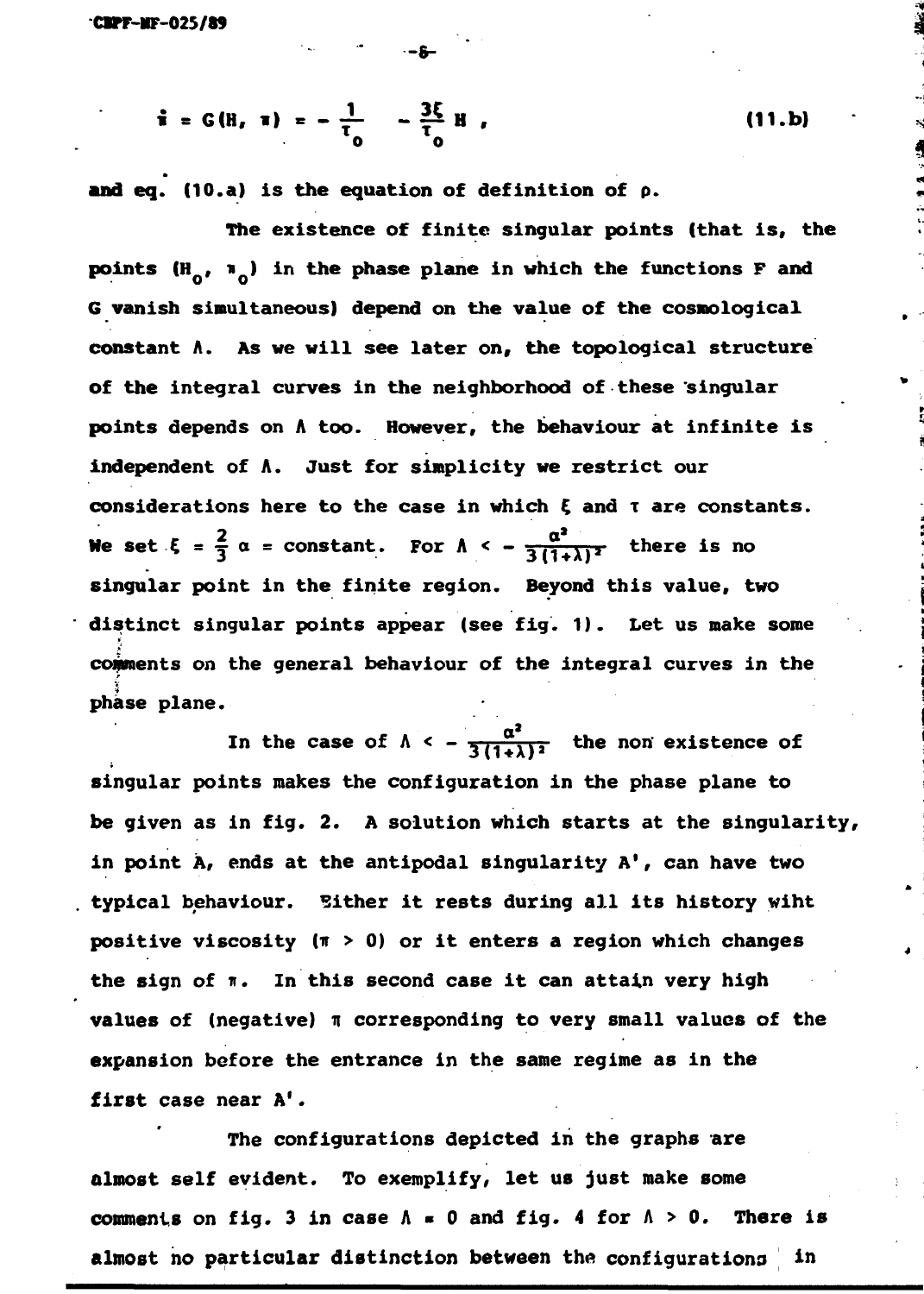the cases  $\Lambda = 0$  and  $\Lambda > 0$ . In these cases there are two **finite singular points:**  $P_1$  and  $P_2$ . For  $\Lambda = 0$ , the point  $P_1$  is **the origin 0. The origin is nothing but the unstable Minkowski** space-time. The point P<sub>2</sub> represents a de Sitter Universe with expansion H =  $\frac{2\alpha}{3(1+\lambda)}$  and constant viscous pressure  $\pi = \frac{4\alpha^2}{3(1+\lambda)}$ . **Near the point P2 we can approximate the generic behaviour of** the Universe by R(t)  $\sim$  exp  $\frac{\alpha t}{3(1+\lambda)}$ . Note that such de Sitter **solution is stable by all perturbations within the present scheme (that is, for perturbations of the system of eg. (11)). There is a class of cosmological models that starts at point A as a singular cosmos at past infinite and goes into the de Sitter attractor P. All these solutions have an infinite** r  $\hat{z}$ expansion at A and acquire rapidly a negative viscous pressure, which is a  $\cdot$ necessary condition to enter in the neighborhood of the de **• necessary condition to enter in the neighborhood of the de Sitter cosmos P. Note that A and B (besides the antipodals A<sup>1</sup> and <sup>1</sup>) are singular points at infinite. At point A there exists a singularity with p = u = <». In the case A > 0 there are two** finite singular points (see fig. 1). Point P<sub>2</sub> does not **represent a Minkowski space-time, but a de Sitter Universe**  $\frac{1}{2}$  **which ever contracts by an ammount given by** 

 $H = -\frac{\alpha}{3(\lambda+1)}$  ( $\sqrt{1} + \frac{3(\lambda+1)^2\Lambda}{\alpha^2} - 1$ ) and a constant viscous **3 (A + l I** 

**pressure. From point A there is a separatrix**  $\Gamma_1$  **which goes**<br>into the Minkowski origin 0. If a curve starts at A with an **initial** value of viscosity  $\pi$  higher than that of curve  $\Gamma_1$ then all these solutions penetrates the region of contraction  $(H < 0)$  and end at the antipodal singularity  $A'$ . There are three more curves which attains the Minkowski world at 0 (in **three more curves which attains the Minkowski world at 0 (in**

**-9-**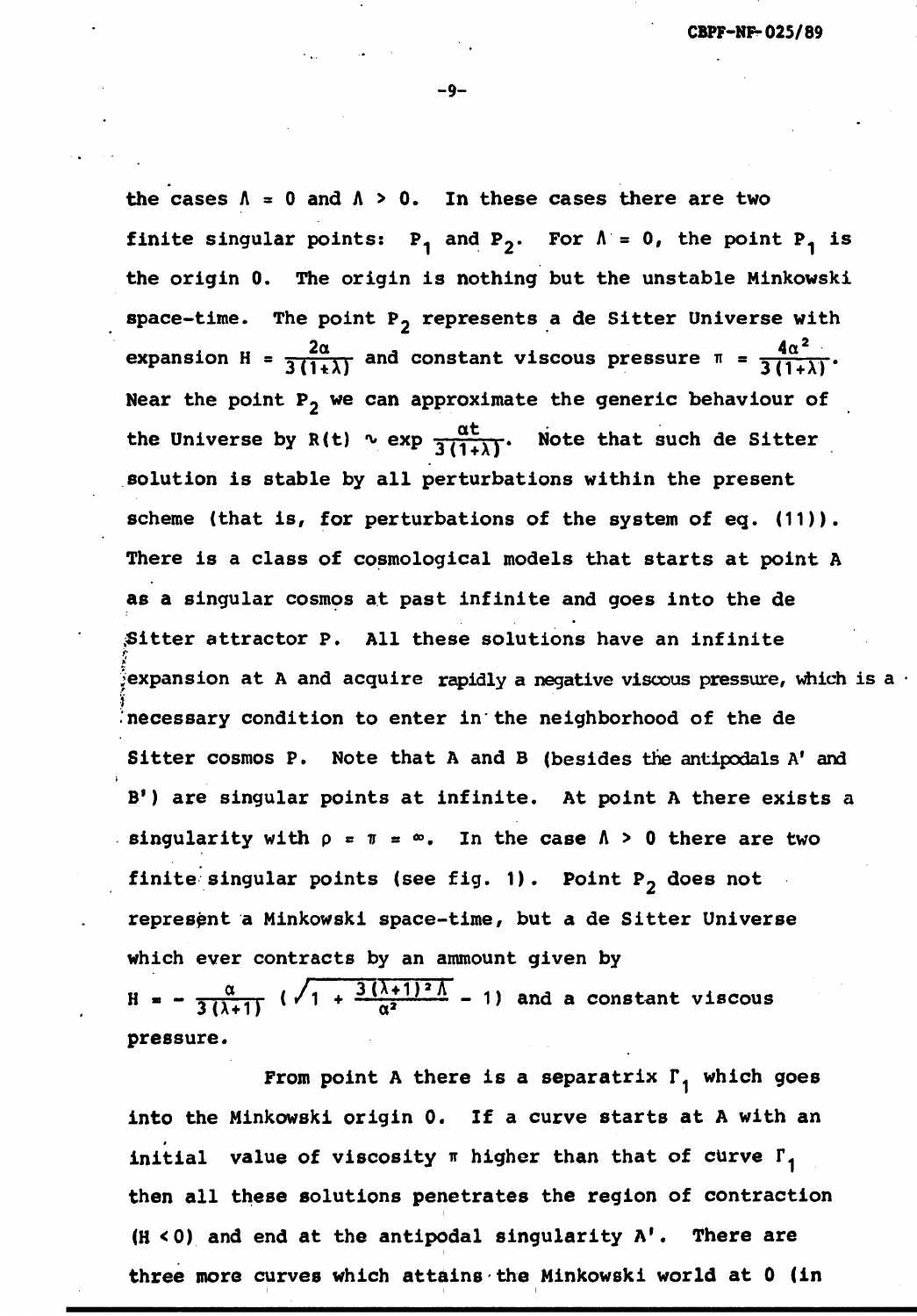case  $\Lambda = 0$ ). The curve called  $\Gamma_3$  represents a world that starts with  $\pi = -\infty$  and an infinite density. It separates the phase plane into two regions: If at B' a curve has a value of H bigger (in absolute value) than its corresponding value at  $\Gamma_3$  then it belongs to a class of integral curves which represents an infinite contracting Universe which ends at the singular point A'. The curves which near B' have smaller values of H than  $\Gamma_3$ , they all have the same fate: they end at the de Sitter model at  $P_2$ .

Finally, separatrix  $\Gamma_2$  and  $\Gamma_4$  have very distinct behaviour: Curve  $\Gamma_2$  starts at the Minkowski world at 0 and ends at the singularity A'; Curve  $\Gamma_{\tilde{A}}$  starts at the Minkowski world at 0 and ends at the de Sitter world  $P_2$ .

For  $\Lambda > 0$  there is a particular solution that starts at the infinite point A and ends at de Sitter  $P_2$ . The analytical form of this case has been exhibited recently by two of us  $\begin{bmatrix} 2 & 1 \end{bmatrix}$ . One can exhibit the analytical form of this solution, which has no physical singularity:

$$
R(t) = R_0 \exp[2\tau_0 (1+\lambda) \{ \Lambda t \} - \frac{C_{(1)}}{1+\lambda} \exp(\frac{-t}{2\tau_0}) \}]
$$

in which  $C_{(1)}$  is a constant.

Remark that any small perturbation of this geometry have the same qualitative behaviour, ending soon or later in the de Sitter cosmos  $P_2$ . This property exhibits the main advantage of the viscous causal mechanism of avoidance of singularity: **its** stability behaviour.

In order to complete the analysis, we depict the

-10-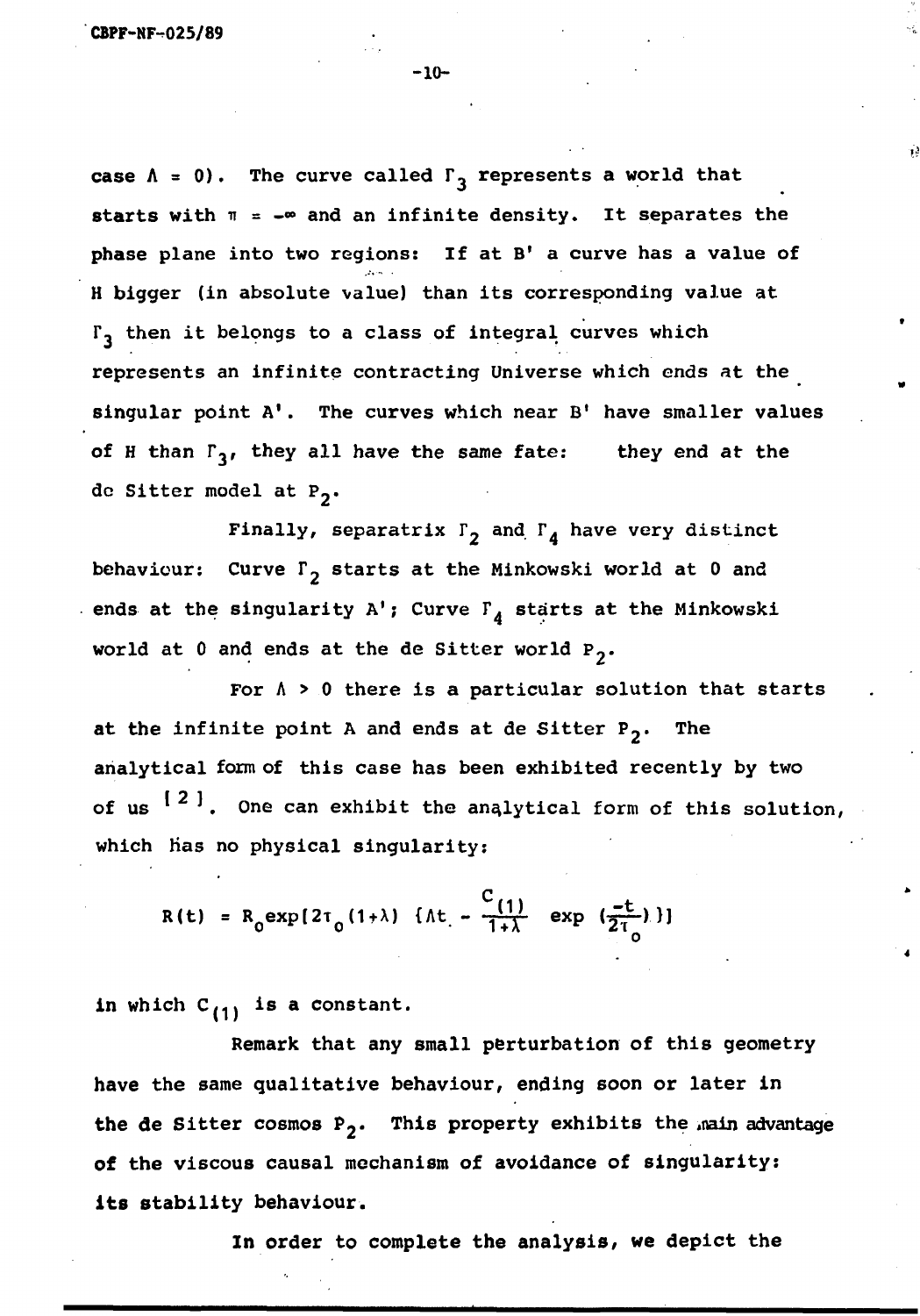case where  $\Lambda = \frac{-\alpha^2}{3(\lambda+1)^2}$  in fig. 5. In this case there is only **one singular point in the finite region. Such point represents a de Sitter Universe, that is generically unstable although having in the phase plane a domain of stability. The analysis** of the curves are, in general, similar to the precedent cases.

Finally, let us point out that for  $\Lambda > 0$ , there is a **possibility of the appearance of classically forbiden regions in the phase space. Such regions are characterized by p < 0** (see fig. 6). Thus P<sub>1</sub> for instance, which represents the **unstable de Sitter universe, is not a physically satisfactory solution as well as all remaining curves situated inside the | region shadowed in fig. 6.**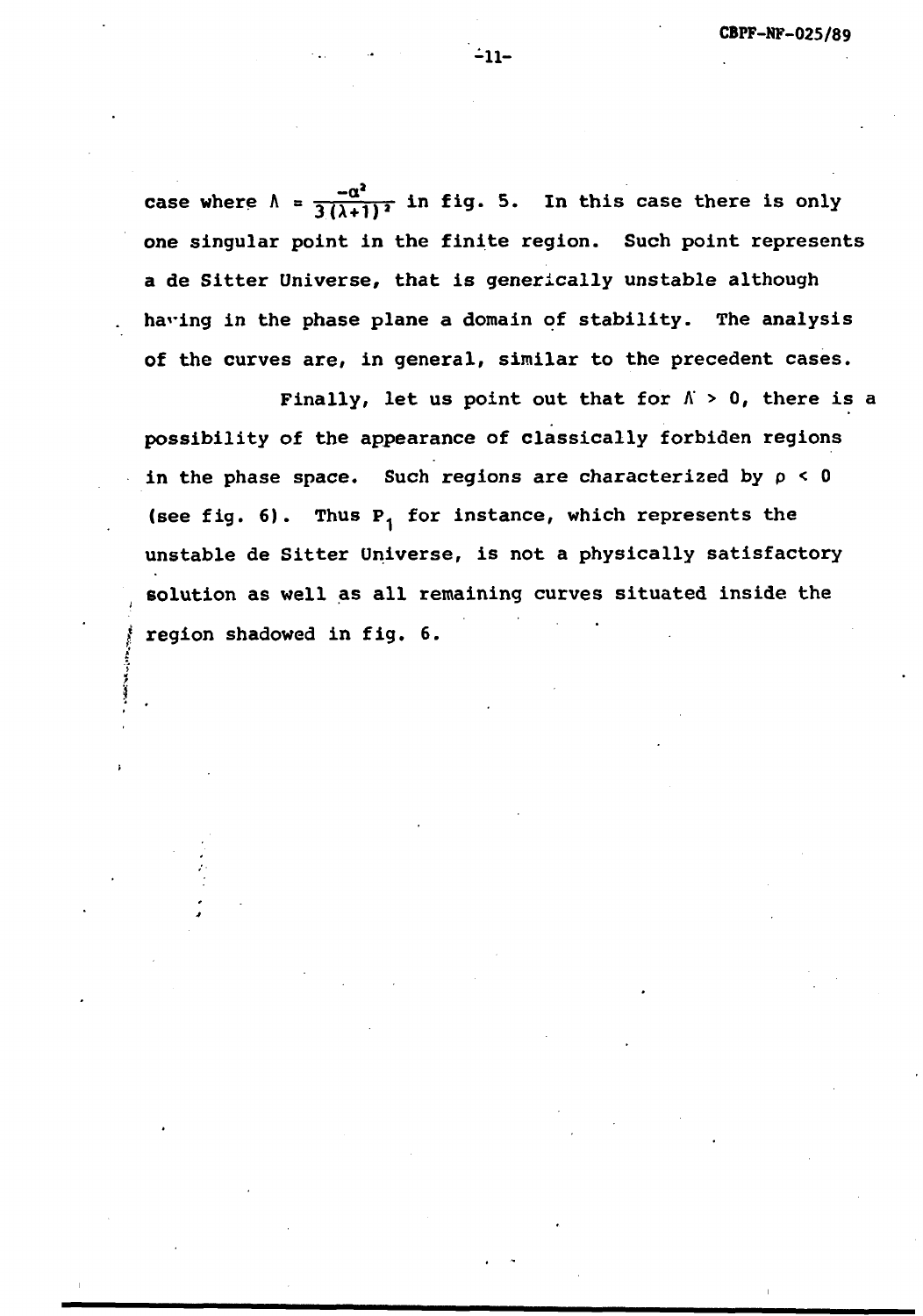**-12-**

#### FIGURE CAPTION

- Fig.  $1 P_1$  and  $P_2$  are the singular points of system (11) in the finite domain.
- Fig.  $2$  Campactification of the whole plane of system (11) -Points  $A_iA'$ , B and B' are singular points at infinite. In  $\alpha^2$ this case  $\Lambda$  <  $\rightarrow$   $\rightarrow$  , and there is no finite singular point.
- Fig. 3 The case  $\Lambda = 0$ . Note that besides the origin (Minkowski space-time) there is another singular point in the finite domain for H<sub>0</sub> =  $\frac{2}{3} \frac{\alpha}{1+\lambda}$  and  $\pi_0 = \frac{4\alpha^2}{3(1+\lambda)}$  which represents a de Sitter Universe without cosmological constant. The role of  $\Lambda$  is played by the viscosity  $\pi$ .

Fig.  $4$  - The case in which  $\Lambda > 0$ . See the text.

2 Fig.  $5$  - The case  $A = -$  . See the text.  $-3(1+A)^{-2}$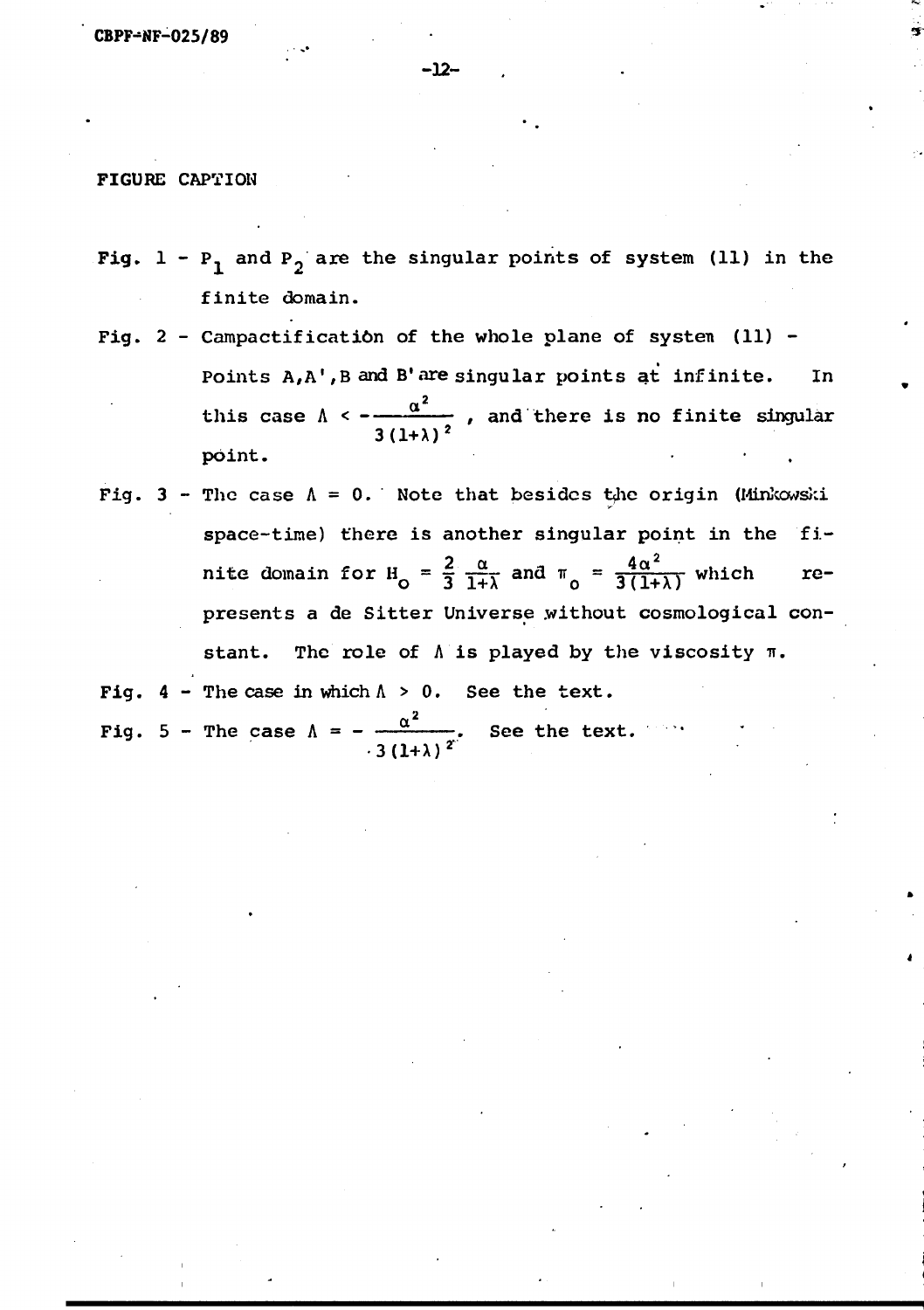







**-13-**





**FI6.I**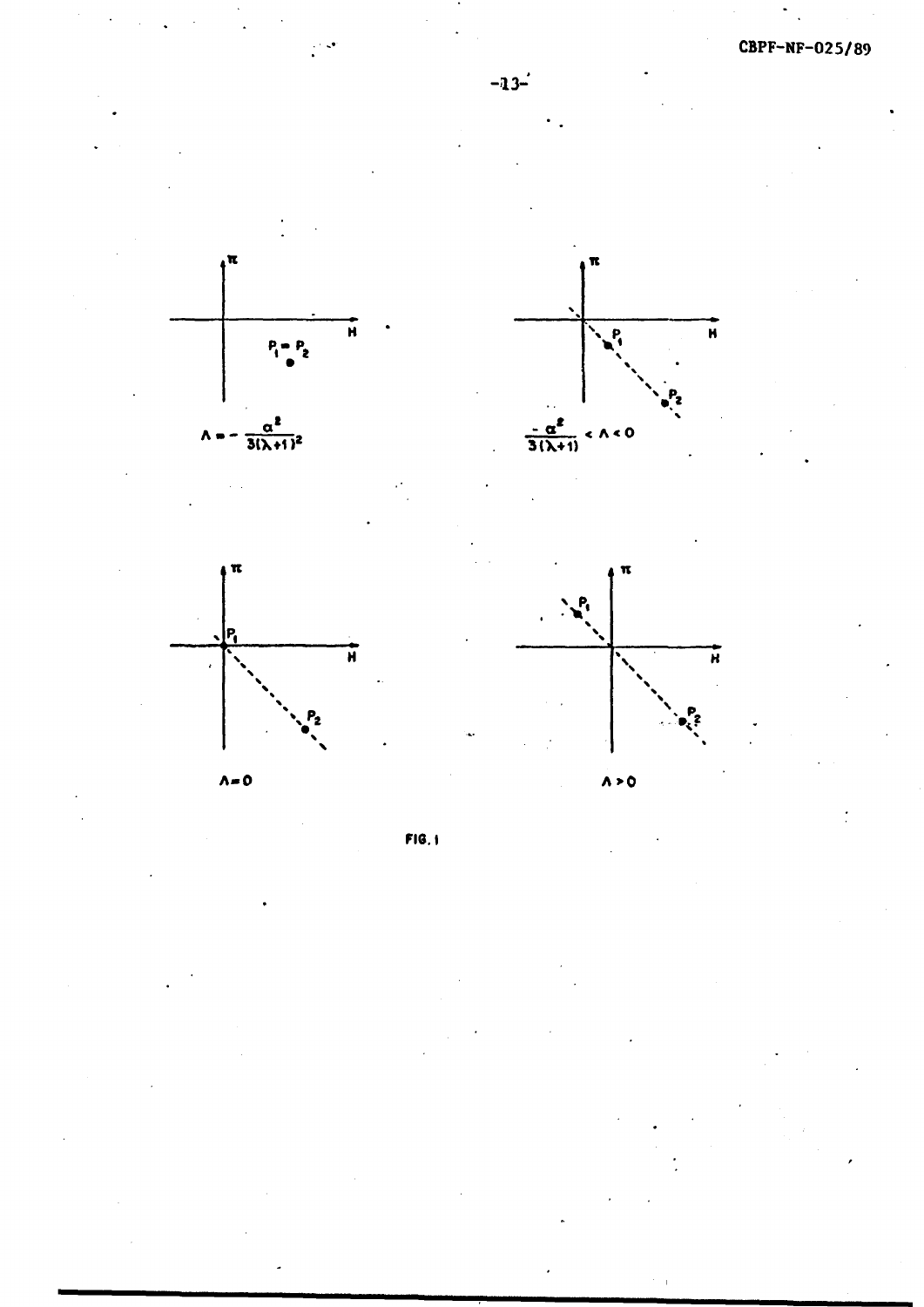





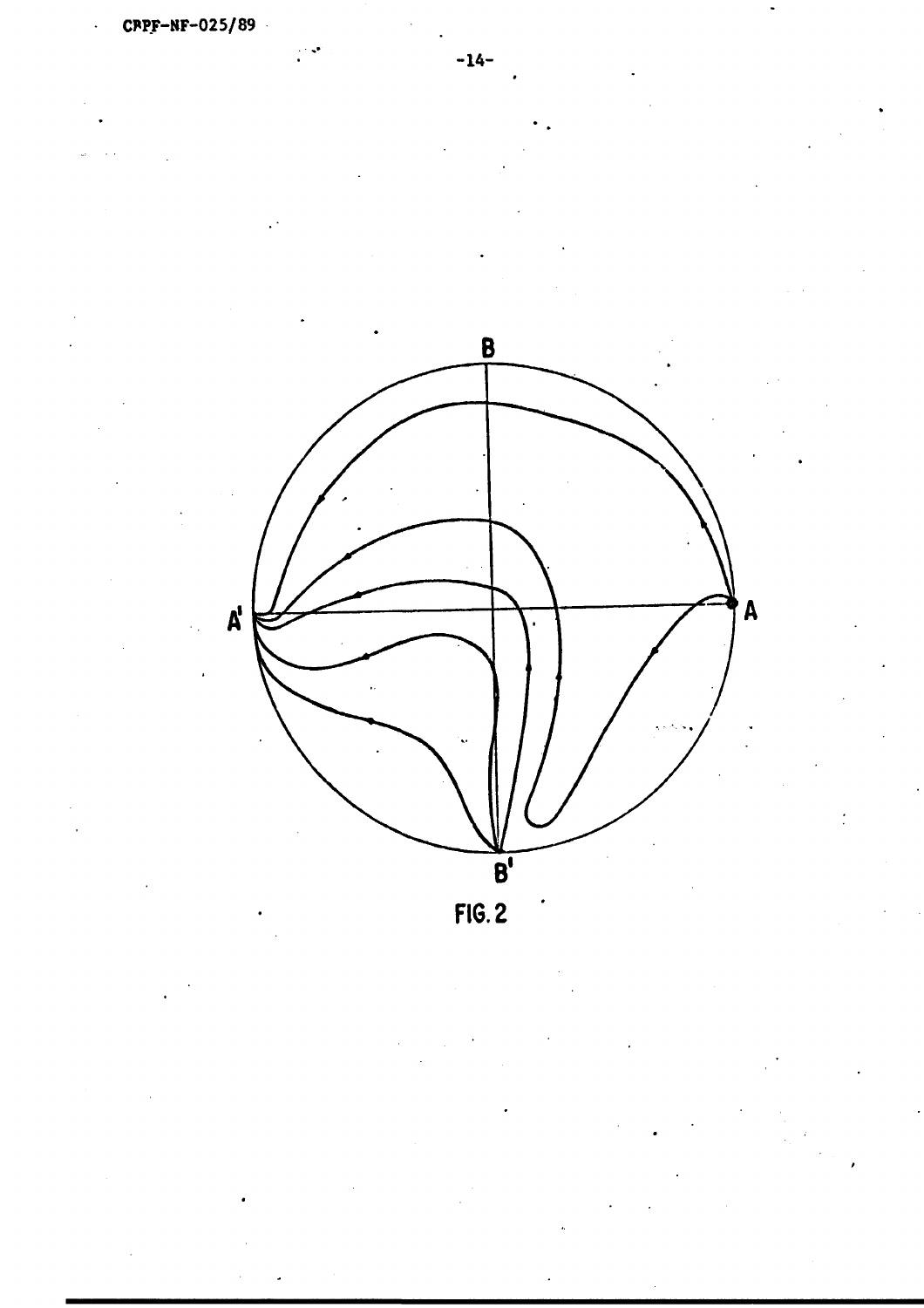**-15 -**

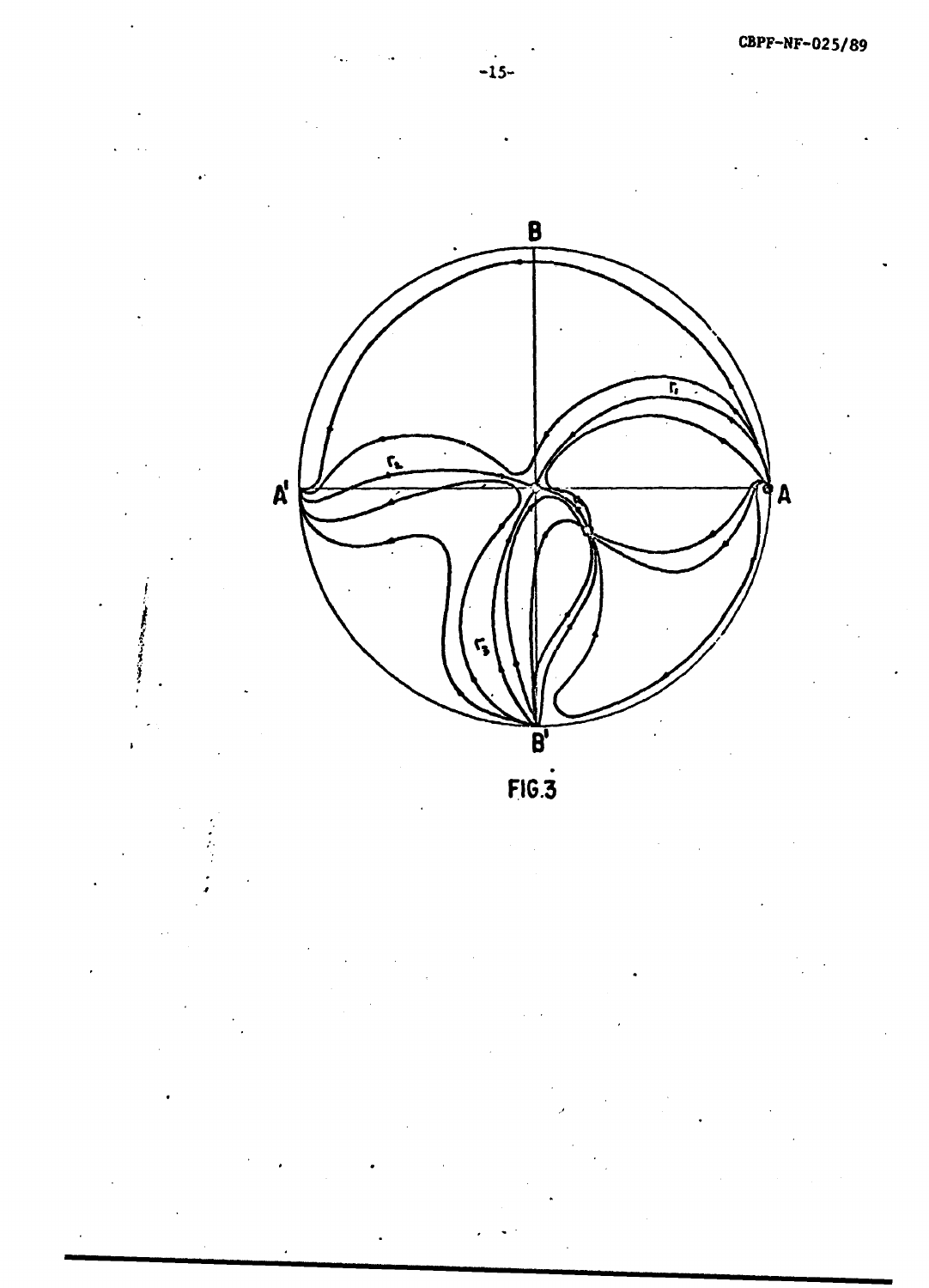



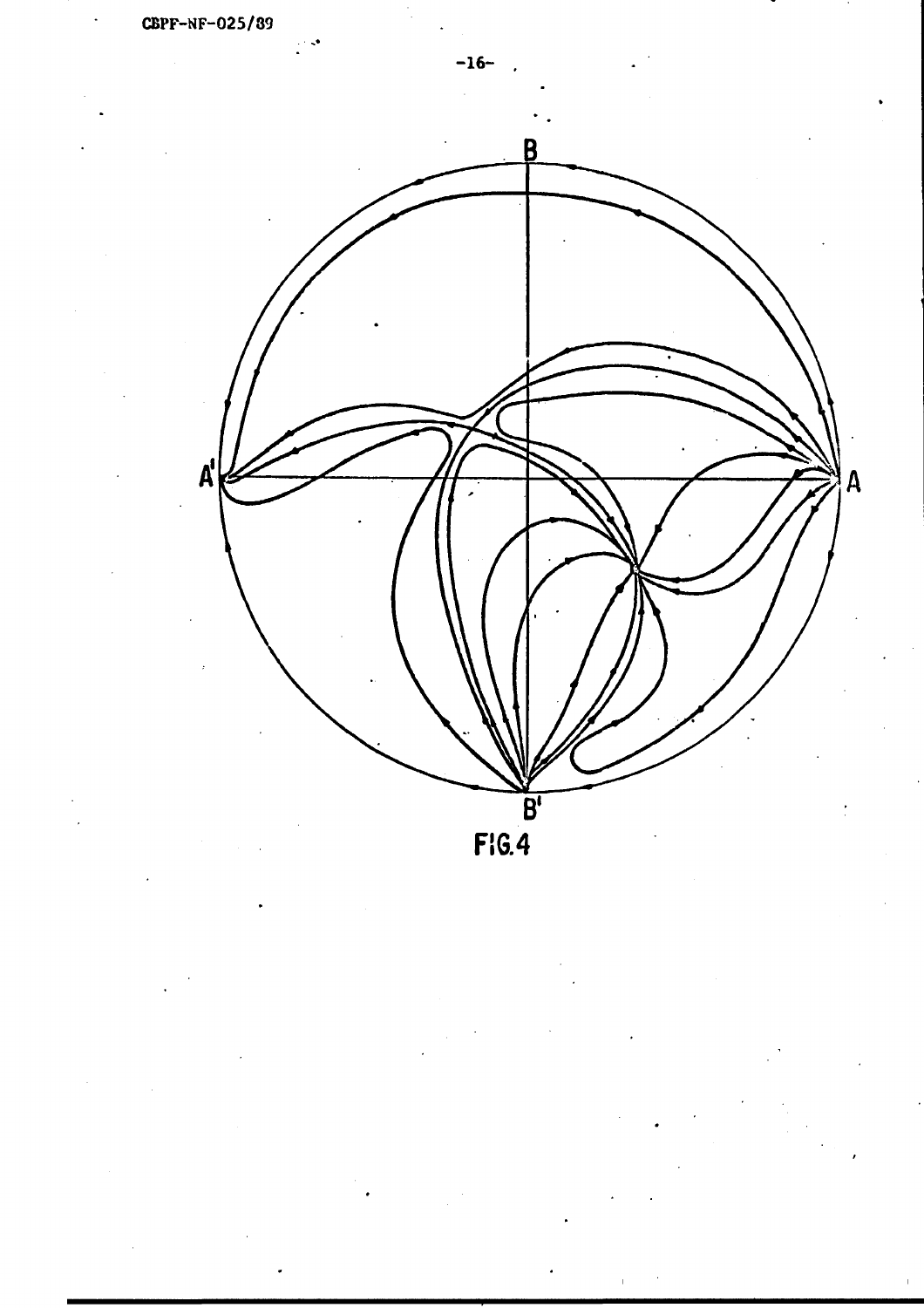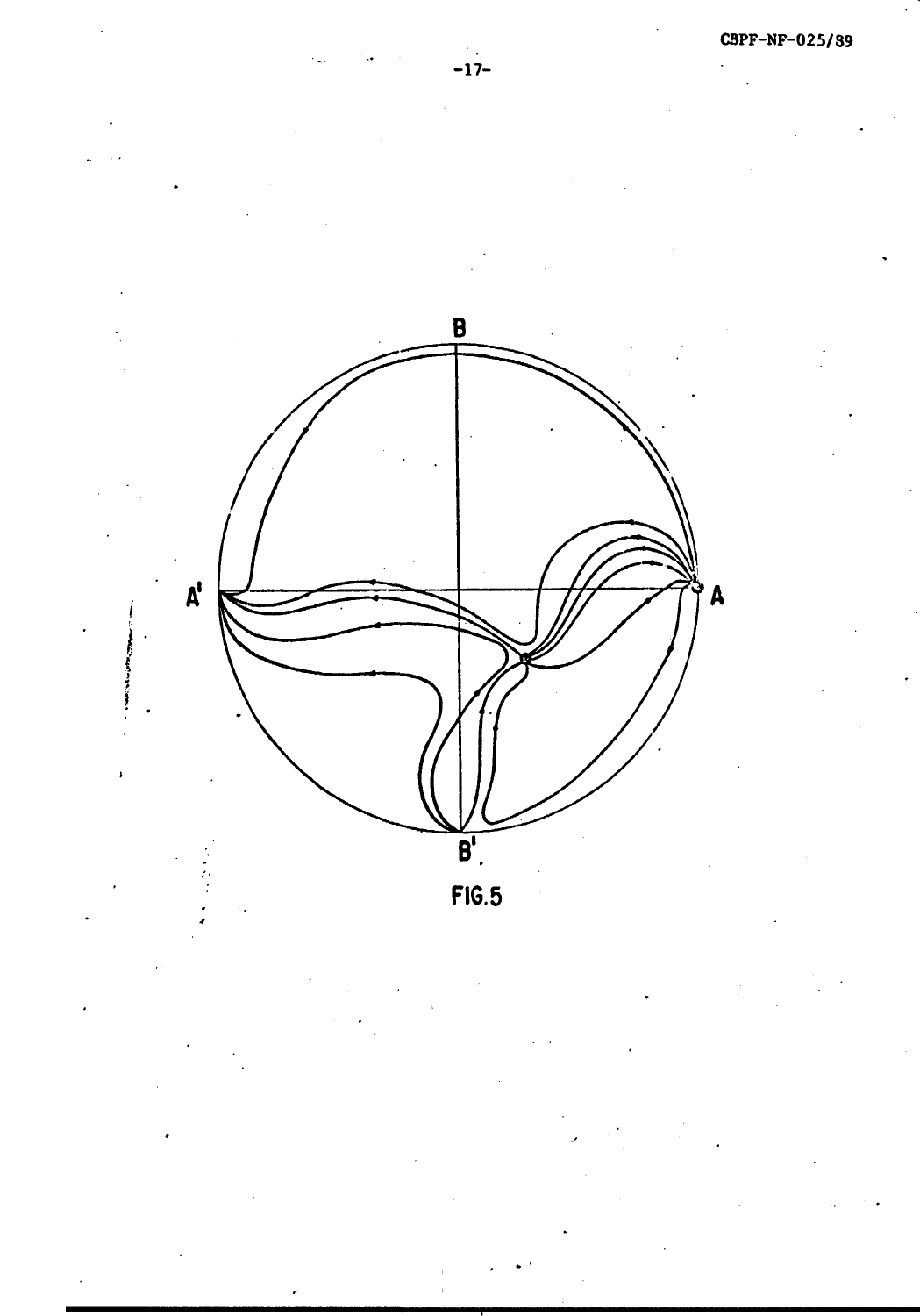

**FI6.6**